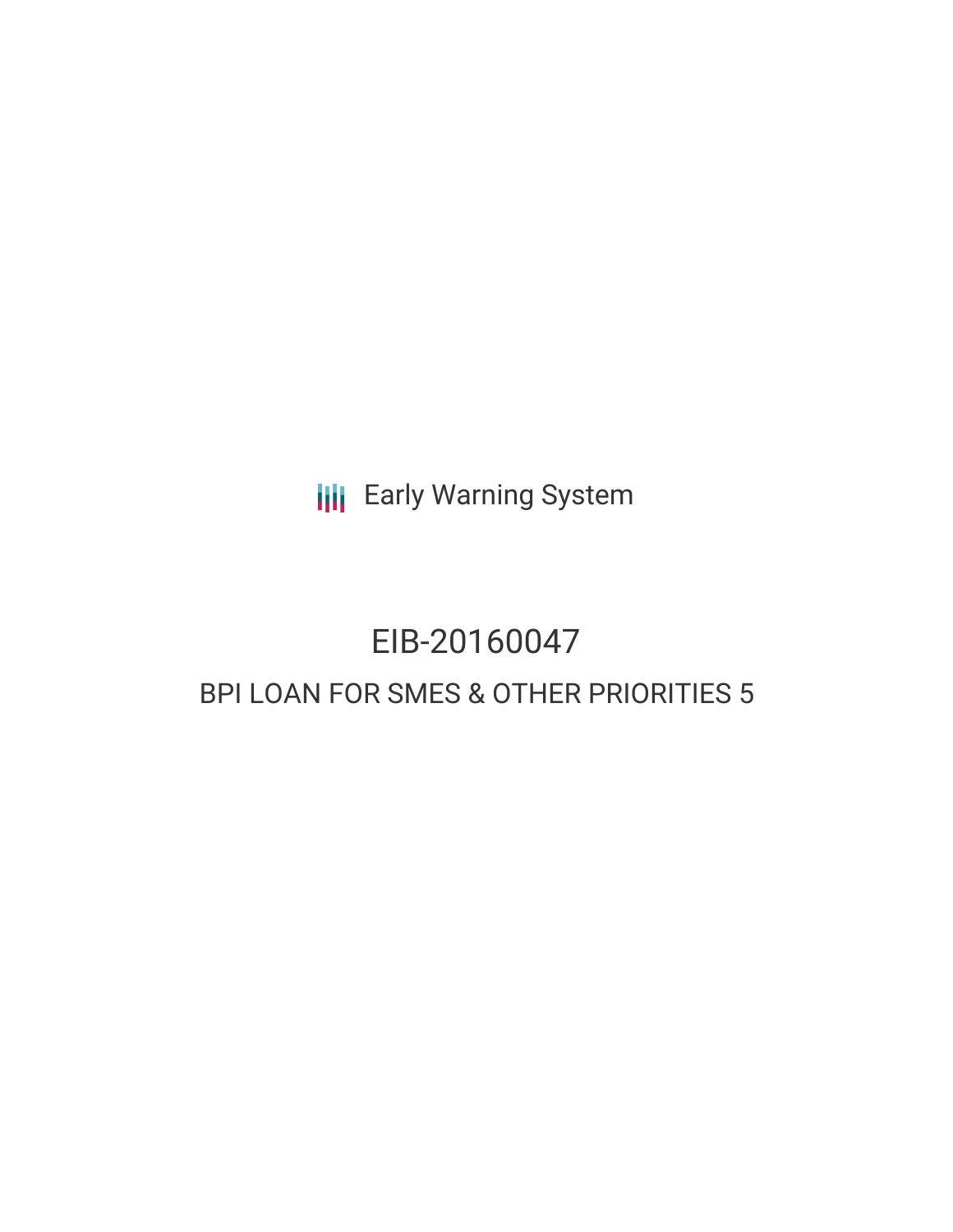

### **Quick Facts**

| <b>Countries</b>               | Portugal                       |
|--------------------------------|--------------------------------|
| <b>Financial Institutions</b>  | European Investment Bank (EIB) |
| <b>Status</b>                  | Approved                       |
| <b>Bank Risk Rating</b>        | U                              |
| <b>Voting Date</b>             | 2016-12-20                     |
| <b>Borrower</b>                | BANCO BPI SA, BANCO BPI SA     |
| <b>Sectors</b>                 | Finance                        |
| <b>Investment Type(s)</b>      | Loan                           |
| <b>Investment Amount (USD)</b> | \$424.36 million               |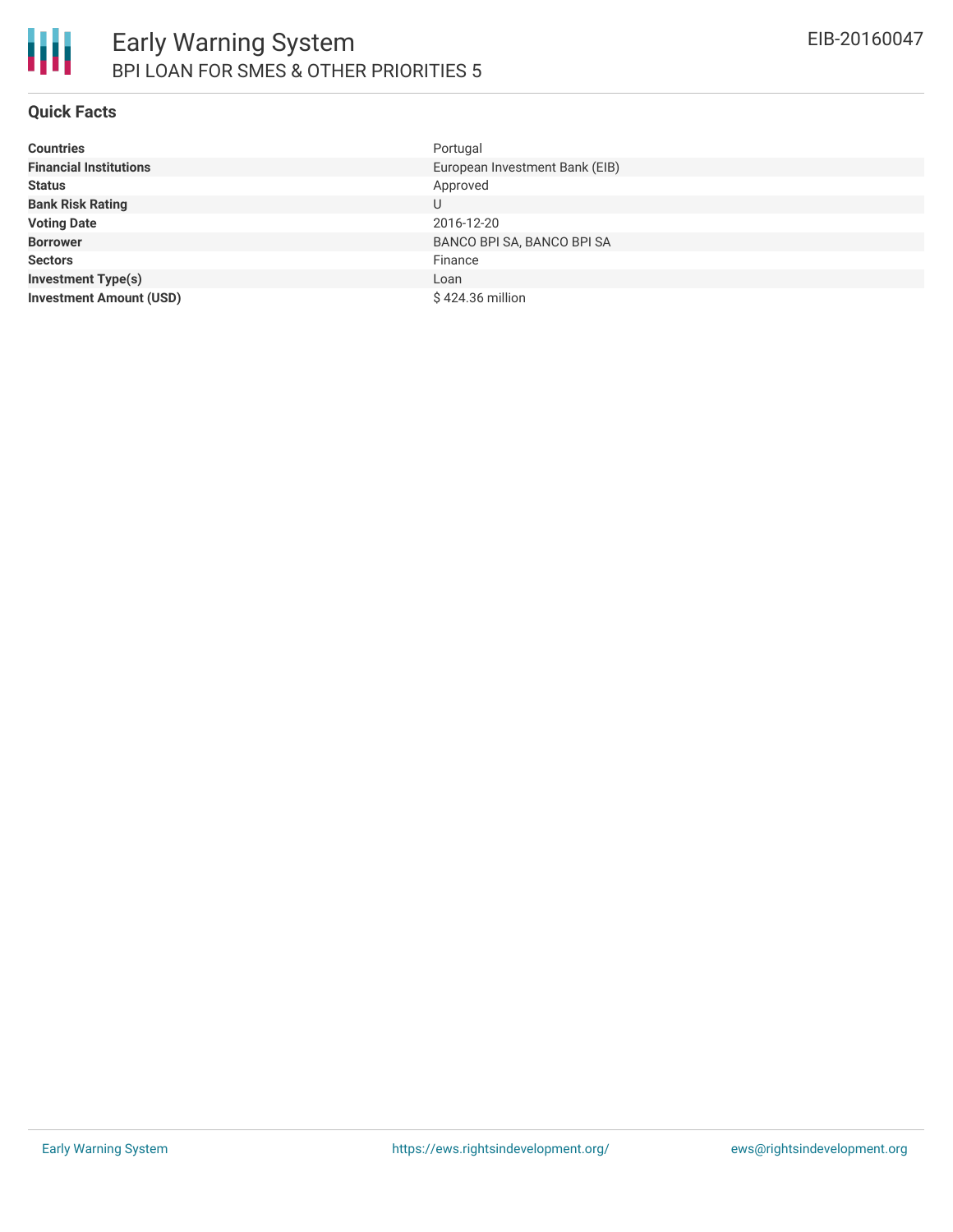

## **Project Description**

This project finances small and medium-sized projects carried out by small and medium-sized enterprises or mid-caps, mainly in Portugal. A portion of the investment could be allocated to other small projects promoted by other entities such as municipalities and local enterprises.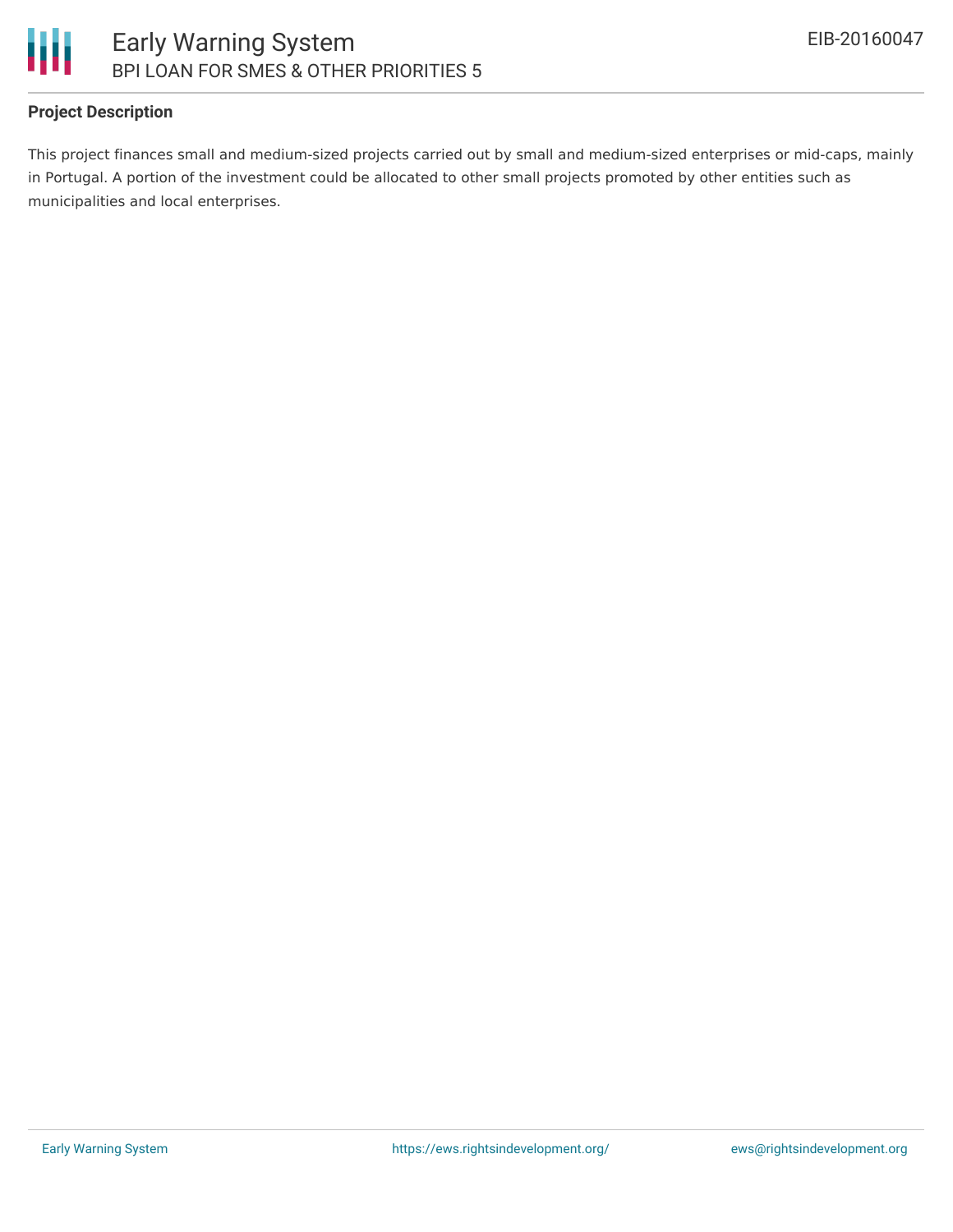## Ш Early Warning System BPI LOAN FOR SMES & OTHER PRIORITIES 5

#### **Investment Description**

European Investment Bank (EIB)

This EIB loan would promote medium and long-term lending for capital investment.